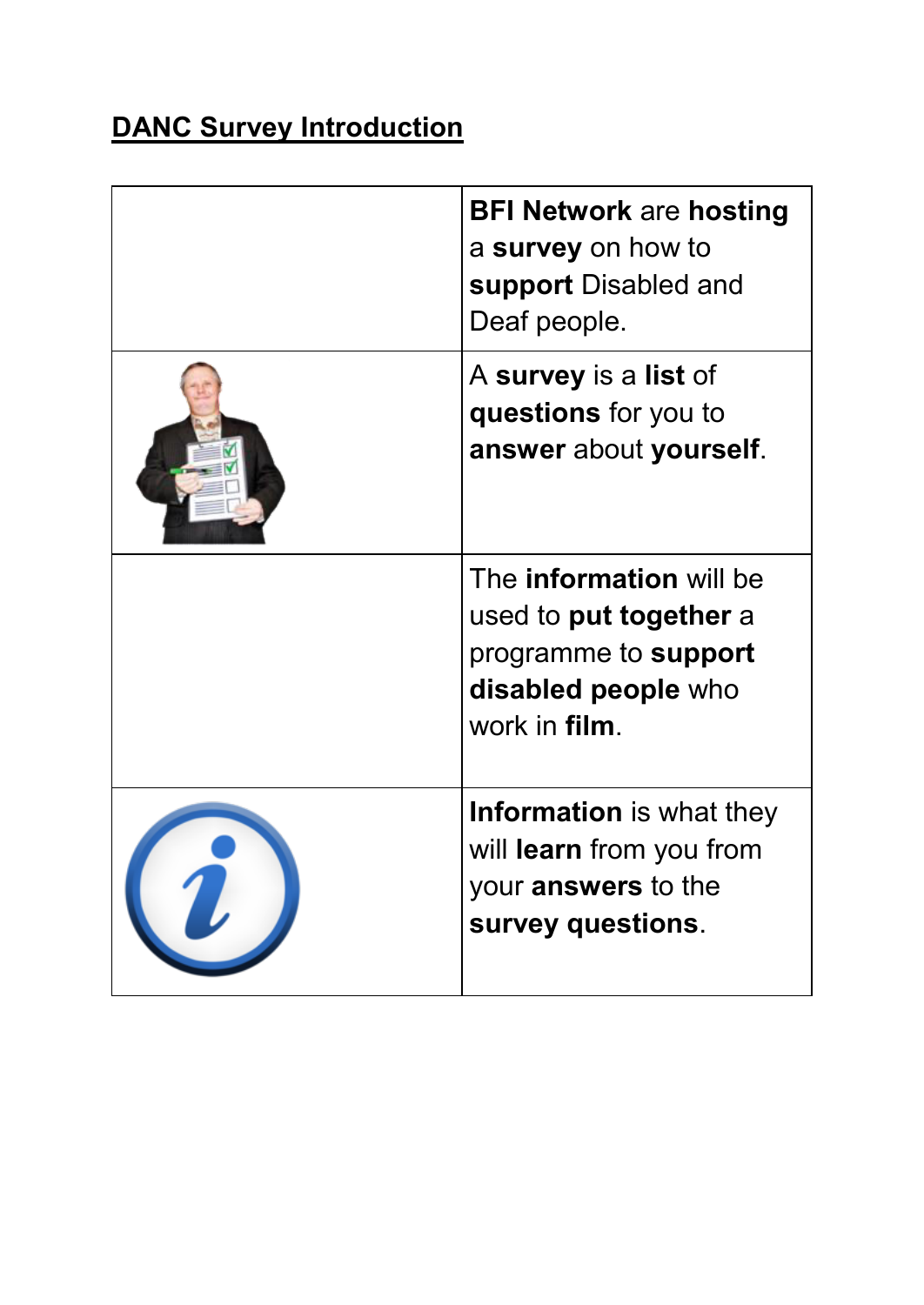|                                                                                           | <b>Programmes</b> are<br>activities you can do to<br>learn more and meet<br>other people. |
|-------------------------------------------------------------------------------------------|-------------------------------------------------------------------------------------------|
|                                                                                           | <b>BFI Network support</b><br>new people in the film<br>industry.                         |
| Welcome                                                                                   | There is more <b>information</b><br>on their website:<br>https://network.bfi.org.uk/      |
| <b>R.Smith</b><br><b>Name</b><br>Address 224 West St<br>kle<br>Man<br><b>Phone Number</b> | You can reply on an<br>online form                                                        |
| Welcome                                                                                   | In <b>BSL</b>                                                                             |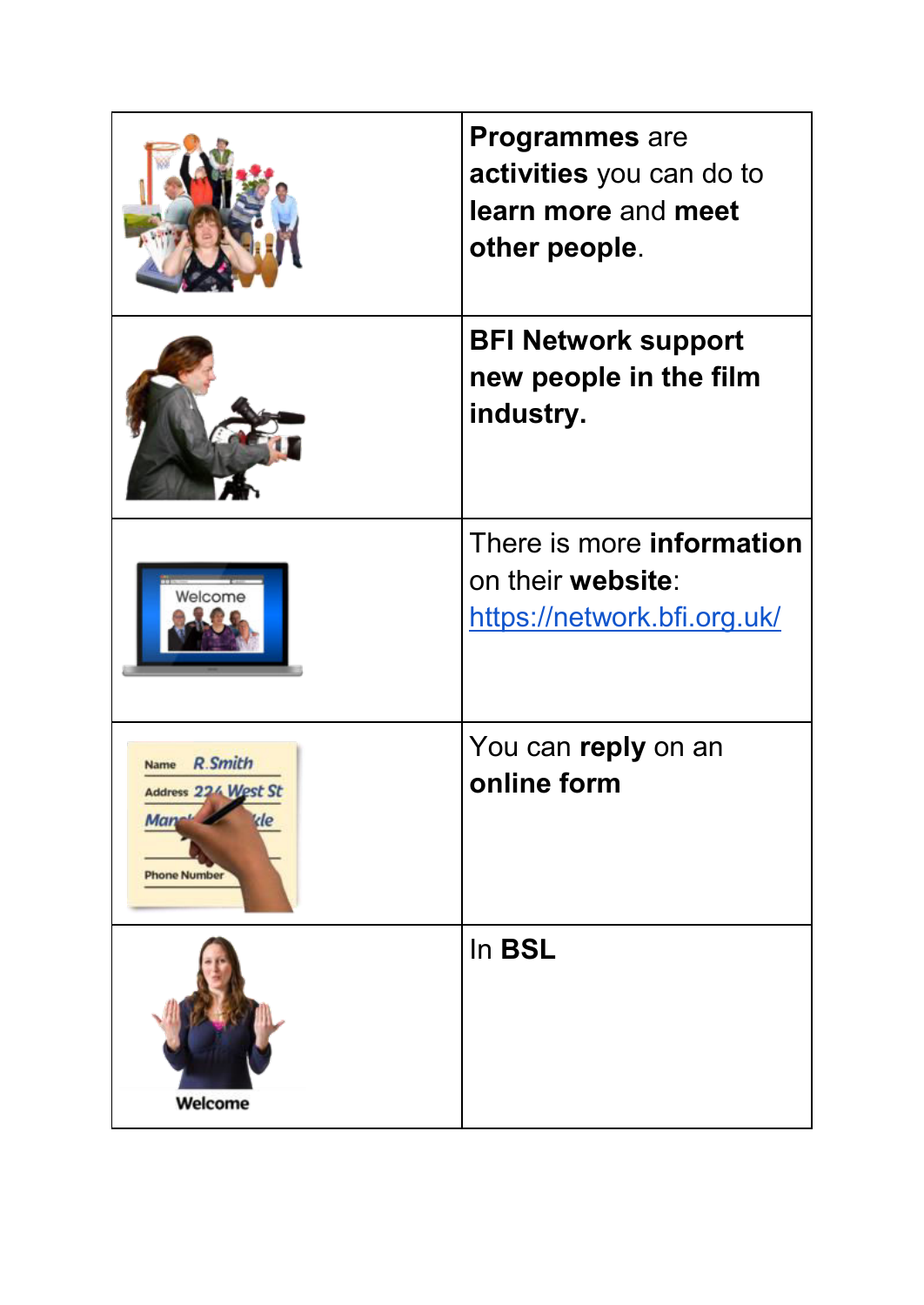| email                           | An email    |
|---------------------------------|-------------|
| Video Link                      | A video     |
| Call<br>Dinesh<br>Colling Dines | Or in audio |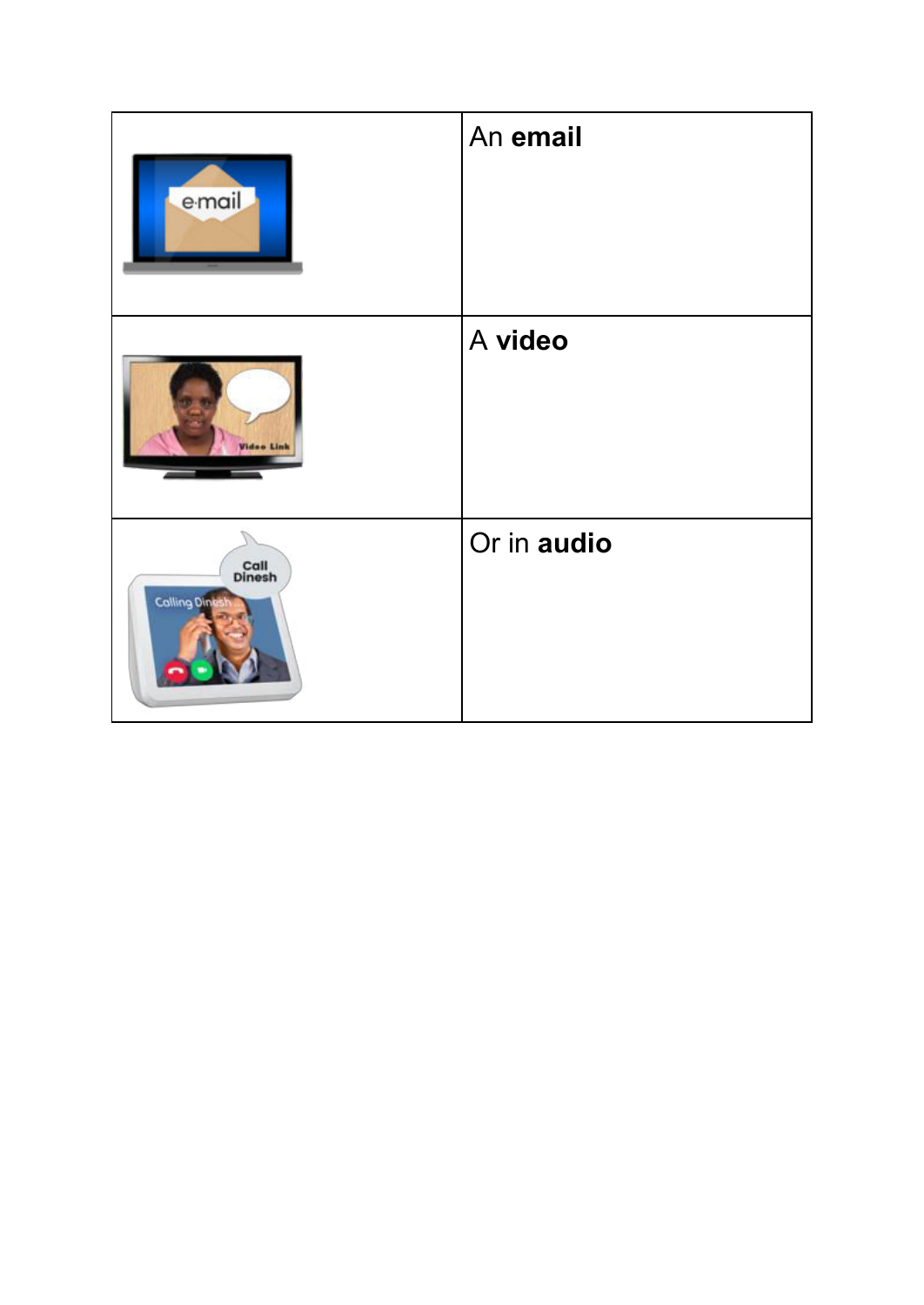## **DANC Survey Questions**

|                  | 1. What do you think<br>stops you from<br>making more films? |
|------------------|--------------------------------------------------------------|
|                  | 2. What would help you<br>to make more <b>films</b> ?        |
|                  | 3. When do you need<br>that support in your<br>career?       |
| citat, portunido | A career is the job that<br>you do, or want to do.           |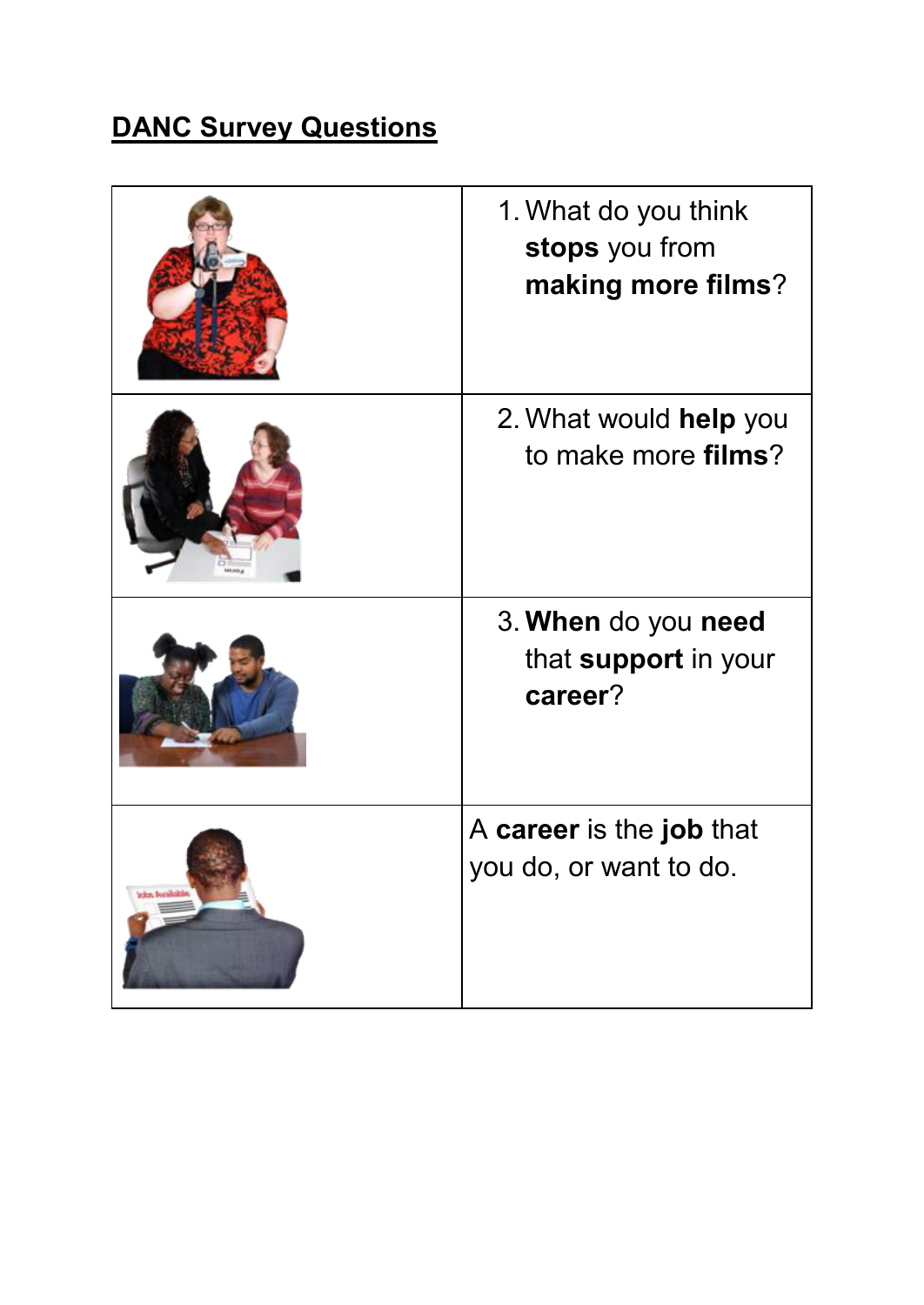|                                                                            | 4. Would you like events<br>online?     |
|----------------------------------------------------------------------------|-----------------------------------------|
| hello<br>again                                                             | Or in person? Why?                      |
| Man Tue Wed Thu Fri Sof Sun<br><b>Saturday</b>                             | 5. Would you like a<br>weekend event?   |
| Monday<br>Tuesday<br>Wednesday<br>Thursday<br>Friday<br>Saturday<br>Sunday | Or an <b>event</b> over a few<br>weeks? |
| <b>Keep learning</b>                                                       | 6. What do you want to<br>learn?        |